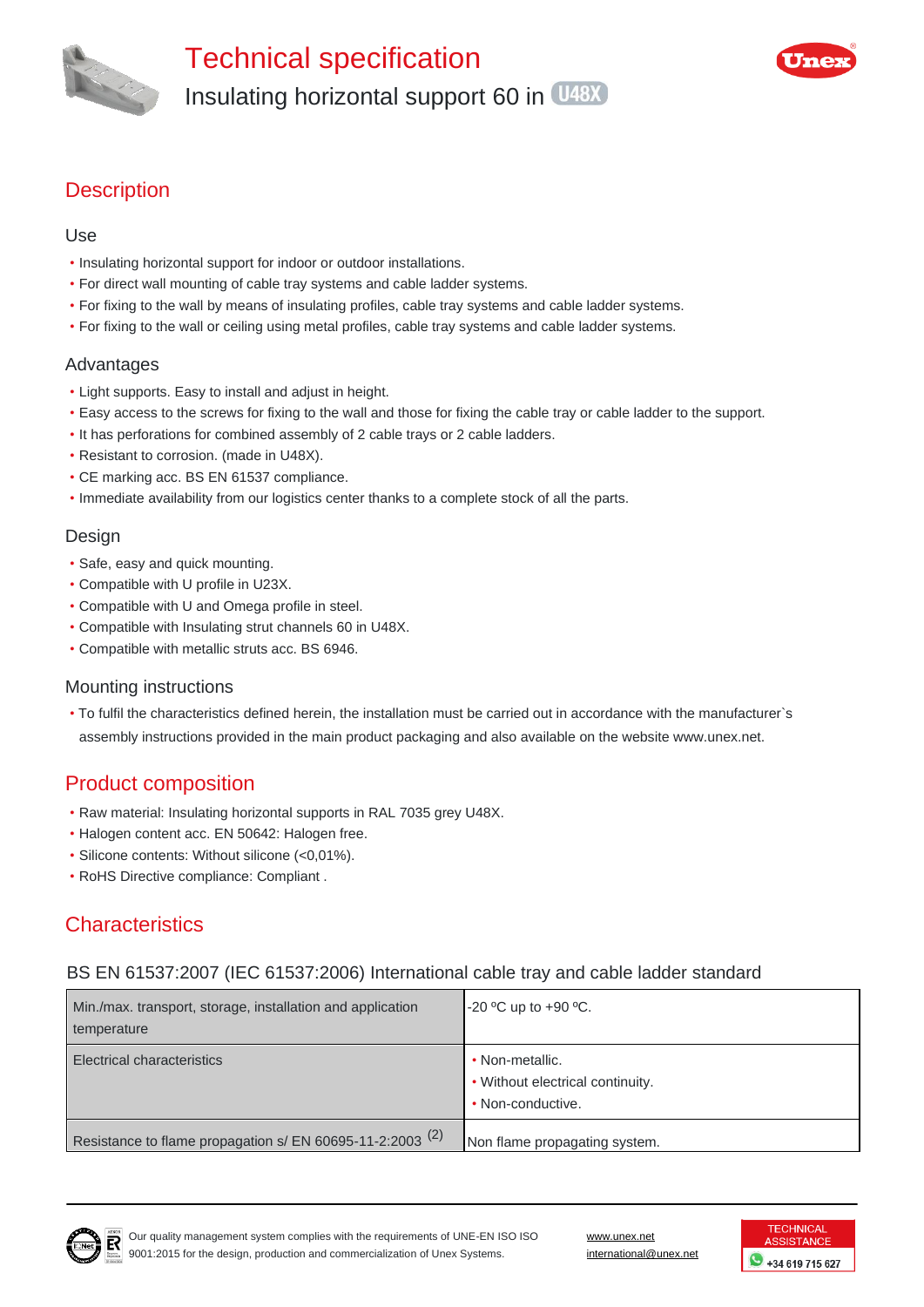



#### BS EN 61537:2007 (IEC 61537:2006) International cable tray and cable ladder standard

| Coating                                                 | Without coating.                                                                                                                                                                                                                                          |
|---------------------------------------------------------|-----------------------------------------------------------------------------------------------------------------------------------------------------------------------------------------------------------------------------------------------------------|
| Available dimensions [mm]                               | • ref. 60103-44 - large 100<br>• ref. 60153-44 - large 150<br>• ref. 60203-44 - large 200<br>• ref. 60303-44 - large 300<br>• ref. 60403-44 - large 400<br>• ref. 60503-44 - large 500<br>• ref. 60603-44 - large 600                                     |
| Safe working load - SWL- at 40°C and 60°C (3)           | • ref. 60103-44 - 31 kg (304 N)<br>• ref. 60153-44 - 50 kg (490 N)<br>• ref. 60203-44 - 62 kg (608 N)<br>• ref. 60303-44 - 114 kg (1117 N)<br>• ref. 60403-44 - 165 kg (1617 N)<br>• ref. 60503-44 - 217 kg (2127 N)<br>• ref. 60603-44 - 269 kg (2636 N) |
| Safe working load - SWL- at 90°C (3)                    | • ref. 60103-44 - 10,3 kg (101 N)<br>• ref. 60153-44 - 16,5 kg (162 N)<br>• ref. 60203-44 - 21 kg (206 N)<br>• ref. 60303-44 - 38 kg (372 N)<br>• ref. 60403-44 - 55 kg (539 N)<br>• ref. 60503-44 - 75 kg (735 N)<br>• ref. 60603-44 - 90 kg (882 N)     |
| Safe Working Load - SWL - Test conditions               | • Test temperature: 60 <sup>a</sup> C and 90°C.<br>• Maximum deflection at the end: 5% of the support length.<br>• The support must withstand 1.7 times the Safe Working<br>Load (SWL) without signs of collapse.                                         |
| Glow-wire test acc./ IEC 60695-2-11:2001 <sup>(2)</sup> | Severity degree 960°C.                                                                                                                                                                                                                                    |
| Performance against corrosion (humid and saline)        | Inherently resistant to corrosion and therefore do not require<br>testing.                                                                                                                                                                                |

# Constructive and Functional characteristics

- Safe working load: Support elements must comply with EN 61537:2006 and shall resist at least the maximum rated loads of the corresponding cable tray and cable ladder systems.
- Product packaging: Product properly packaged and clearly identified.



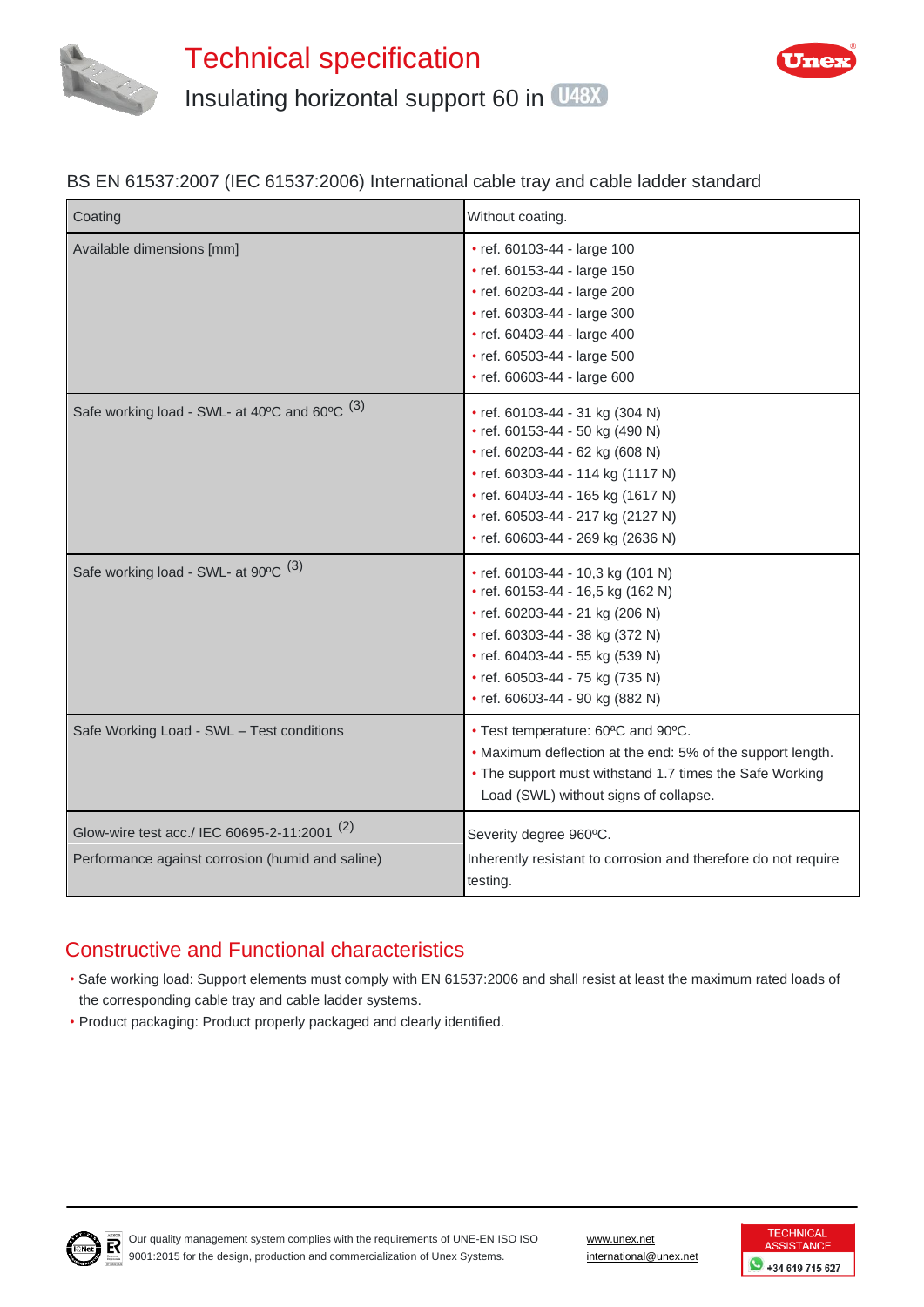



## Compulsory regulations

Conformity with the demands of European Directive 2014/35/EU

| CE Marking | Insulating horizontal support 60. Conformity with standard |
|------------|------------------------------------------------------------|
|            | ¶ EN 61537:2007.                                           |

## Characteristics of U48X raw material

- Base raw material: 100% recycled halogen free thermoplastic
- Halogen contents according to EN 50642: 2018: Halogen free
- Silicone contents:  $< 0.01\%$ <sup>(3)</sup>
- Phthalate contents according to ASTM D2124-99:2004: < $0.01\%$ <sup>(3)</sup>
- Dielectric strength according to IEC 60243-1:2013: 18±5 kV/mm Test sample thickness 2,0 mm.
- Reaction to fire according to NF F 16-101:1998: Class F2
- UL flammability tests on plastic materials according to ANSI/UL 94: 1990: Degree UL94: V0 Test sample thickness 3,2 mm
- L.O.I. Oxygen index according to EN ISO 4589:1999: (Concentration %)
- =32±3 Test sample thickness 3,2 mm
- Coefficient of linear expansion: 0,07 mm/°C m. <sup>(4)</sup>
- Behaviour to chemicals exposure: It is resistant to the majority of:
	- Oils (mineral, vegetable and paraffins)
		- Diluted acids
	- Fatty acids
	- **Alcohols**
	- Carbonates, Phosphates, Nitrates, Sulphates and other saline solutions
	- Aliphatic hydrocarbons
	- Diluted hydroxides
	- However, it is not resistant to the majority of:
	- **Amines**
	- **Ketones**
	- Phenols
	- Aromatic hydrocarbons  $(5, 4)$